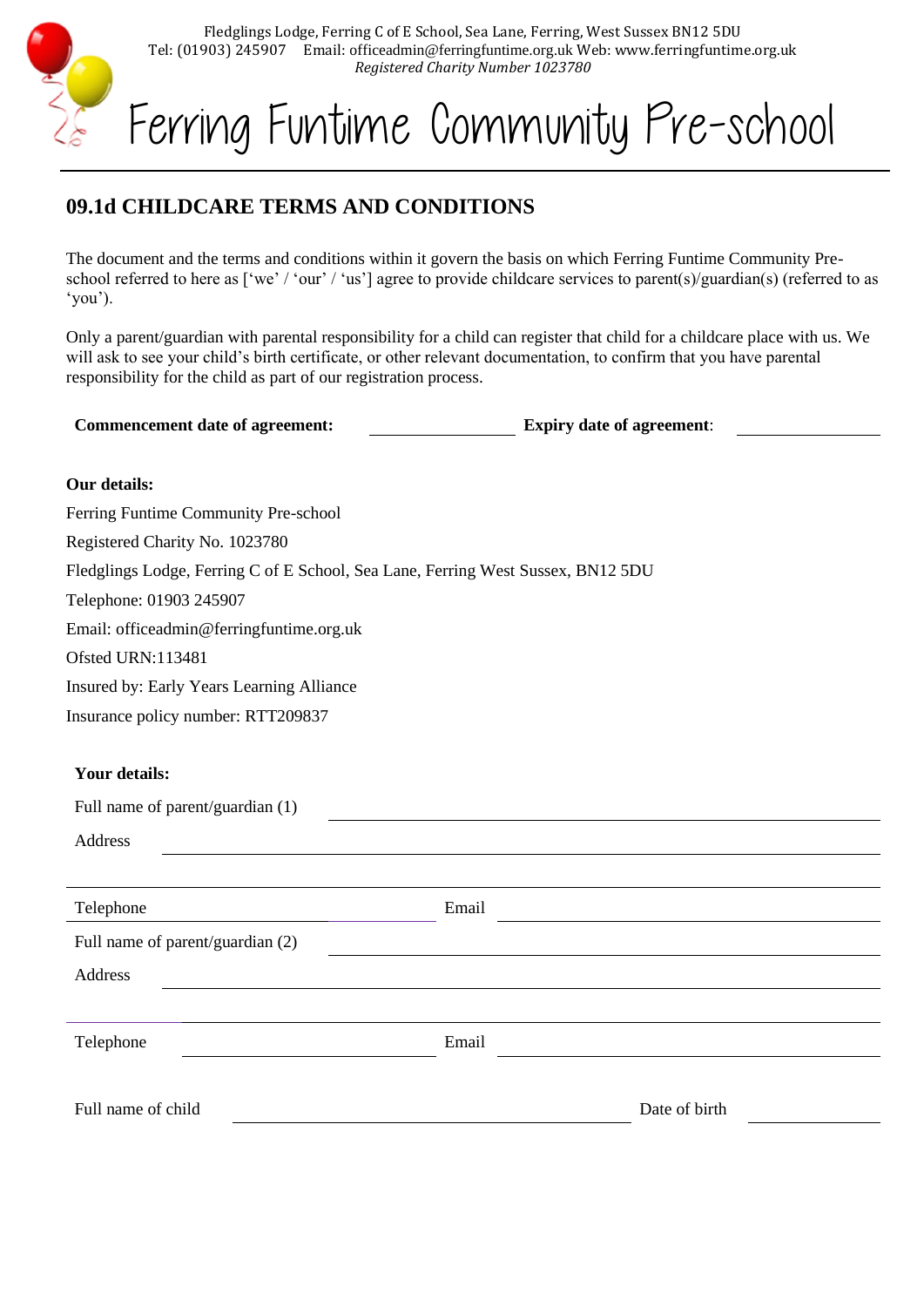# **Our offer for a childcare place for your child over 38 weeks of the year (we are open term time only and closed on bank holidays):**

| Expected start date of child's place |        |         |           |          |        |  |
|--------------------------------------|--------|---------|-----------|----------|--------|--|
| Settling in<br>sessions              |        |         |           |          |        |  |
| Agreed hours:                        |        |         |           |          |        |  |
|                                      | Monday | Tuesday | Wednesday | Thursday | Friday |  |
| Morning $(08.50 - 11.50)$            |        |         |           |          |        |  |
| Lunch $(11.50-12.50)$                |        |         |           |          |        |  |
| Afternoon (12.50-15.20)              |        |         |           |          |        |  |
| Total daily hours                    |        |         |           |          |        |  |

First payment due

| Will the child receive nursery education funding |  | Yes $\sqcap$ | No $\Box$ |
|--------------------------------------------------|--|--------------|-----------|
|                                                  |  |              |           |

Details of any other funding provided by other third parties (e.g. employers childcare vouchers)

# **Terms and conditions**

#### **1.0 Our obligation to you**

- 1.1 We will inform you as soon as possible whether your application for a place has been successful. You must confirm within one week of receiving notification that you still wish to take up a place. If you do not, the offer of a place may be withdrawn. To confirm the place, a Registration Fee will be required to hold the place for your child. The monetary value of the Registration Fee will be published as part of our schedule of fees which can be obtained on request.
- 1.2 We will provide the agreed childcare facilities for your child at the agreed times (subject to any days when we are closed). If we change the opening hours, we will give you as much notice of our decision as possible and, if necessary, will work with you to agree a change to your child's hours of attendance.
- 1.3 We will adhere to the principles of the General Data Protection Regulations (2018) when collecting and processing information about you and your child. We explain how your data is processed, collected, kept up-todate in our Privacy Notice which is given to you at the point of registration.
- 1.4 We will try to accommodate any requests you may make for additional sessions and/or extended hours of childcare.
- 1.5 We will notify you as soon as possible of any days we will be closed.
- 1.6 We will treat your child with the utmost respect and dignity. We will never use or threaten any type of punishment that could adversely affect a child's wellbeing.
- 1.7 We will provide you with regular updates about your child's progress.
- 1.8 We will comply with the requirements of the Early Years Foundation Stage and our Ofsted registration in regards to the childcare services we provide for your child.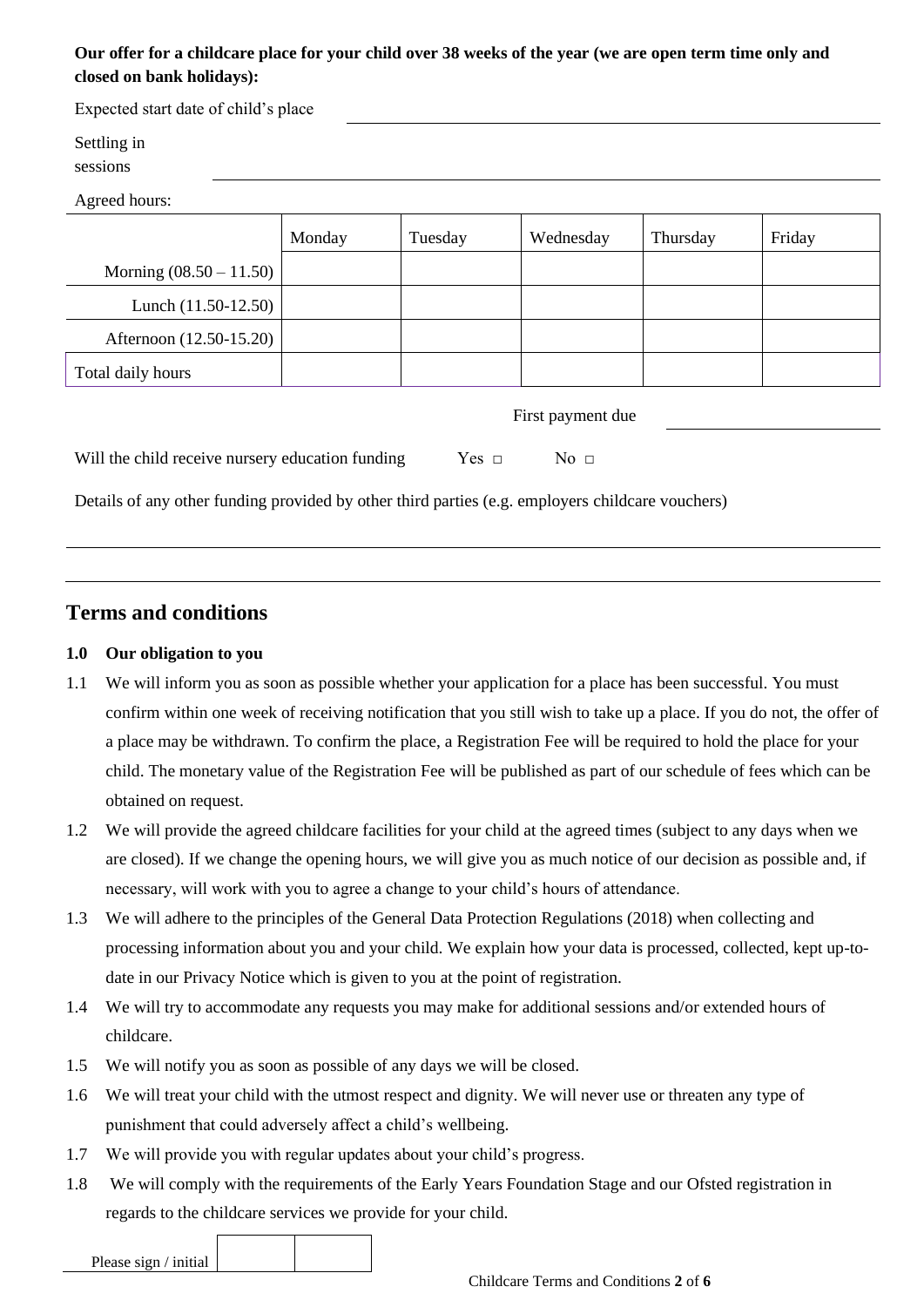- 1.9 We will provide you with details of our policies and procedures, which outline how we satisfy the requirements of the EYFS in our everyday practice; and we will notify you as and when any changes are made to our policies and procedures. We will be available to discuss or explain our policies and procedures, and/or any relevant changes, at a mutually agreed time.
- 1.10 We will maintain appropriate insurance to cover our childcare activities.
- 1.11 We will try to make a place available to any of your other children. However, we cannot guarantee that a place will be available.

#### **2.0 Your obligation to us**

- 2.1 You will need to complete and return our *Childcare registration form* to us before your child can start with us.
- 2.2 You must notify us immediately of any changes to the information you have provided to us and keep us informed of any other necessary information that may affect the childcare that we provide for your child.
- 2.3 The *Childcare registration form* includes medicine consent and emergency treatment authorisations which you will need to complete prior to your child attending.
- 2.4 You will read and abide by our policies and procedures.
- 2.5 You will make yourself available as and when required to discuss the progress of your child or any factor relating to their childcare place with us at mutually agreed times.
- 2.6 You must immediately inform us if your child is suffering from any contagious disease, or if your child has been diagnosed by a medical practitioner with a notifiable disease. For the benefit of other children attending you must not allow your child to attend whilst they are contagious and pose a risk to other children during normal daily activities.
- 2.7 You must keep us informed of the identity of the persons who will be collecting your child. If the person who is due to collect your child is not usually responsible for collecting them we will require proof of identity. If we are not reasonably satisfied that the person collecting your child is who we were expecting, we will not release your child into their care until we have checked with you.
- 2.8 You must inform us immediately if you are not able to collect your child by the official collection time. You must make arrangements for another authorised person to collect your child as soon as possible. A late payment charge will be applied; please refer to the current fee schedule for details. If you fail to collect your child by the official collection time and we have reason to be concerned about your child's welfare, we will contact the local authority.
- 2.9 You will inform us as far in advance as possible of any dates on which your child will not be attending.
- 2.10 You will provide us with at least six weeks' notice of your intention to decrease the number of hours your child attends or to withdraw your child (and end this Agreement). If insufficient notice is given you will be responsible for the full fees for your child for six weeks from the date of notice. If you are ending this Agreement, notice must be given by completing our *Notification of Leaving Date* form which is available on request. If you would like to end this agreement, please speak to the setting manager.
- 2.11 You must inform us if your child is the subject of a court order and provide us with a copy of such order on request.

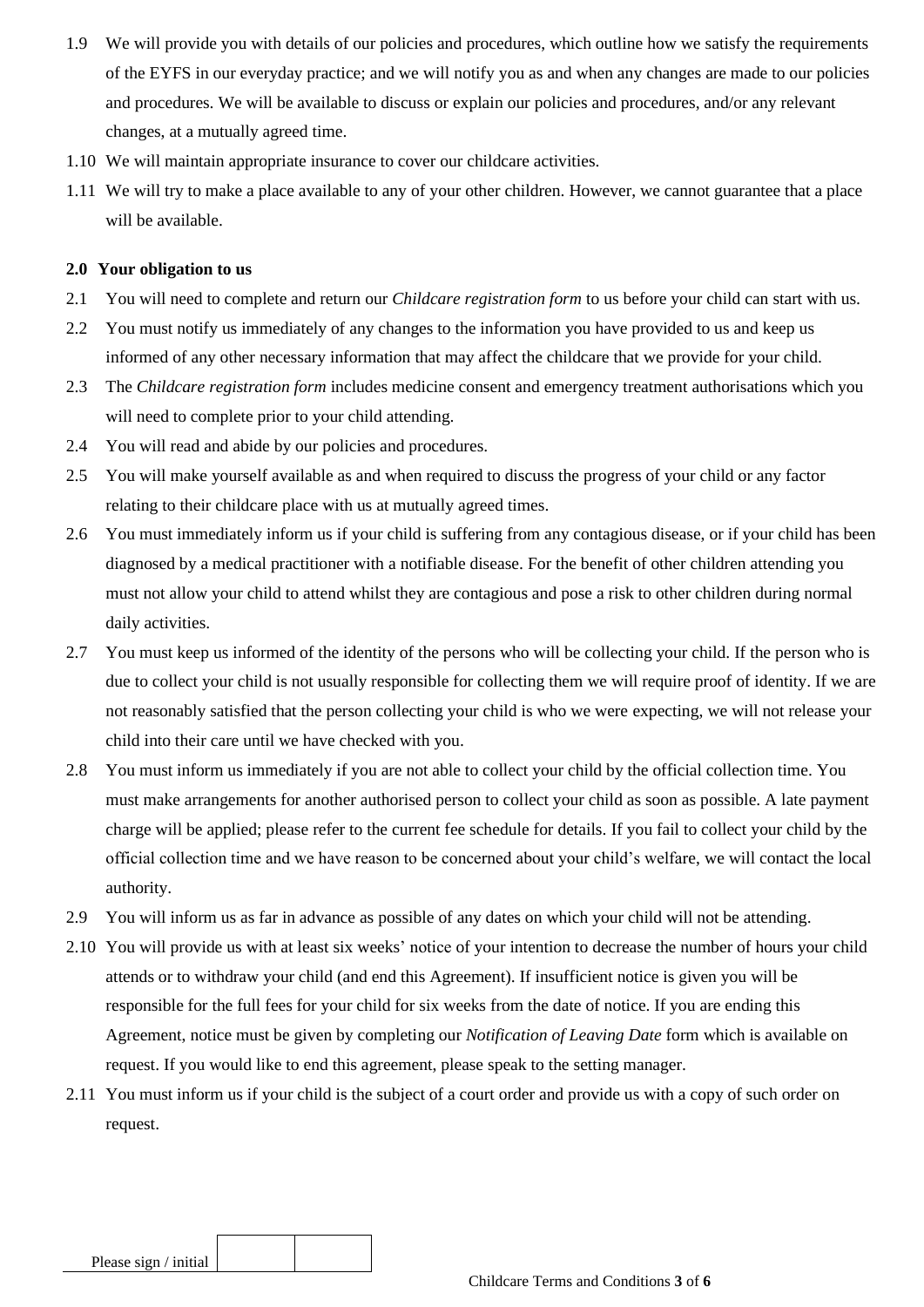#### **3.0 Payment of fees**

- 3.1 Our fees are based on a hourly rate which is the full fee payable before applying any funded entitlements. Before your child starts, we will notify you of the payment required. We many review the fees at any time but will inform you of the revised amount at least one month before it takes effect. If you do not with to pay the revised fee, you many end the Agreement by giving us 6 weeks notice.by completing our *Notification of Leaving Date* form which can be obtained from our office administrator.
- 3.2 Fees must be paid on a monthly basis, in advance. Invoices are raised before the due date which falls on the first of each month. Additional hours will be charged at the full rate.
- 3.3 All payments made under the Agreement should be by bank transfer unless payment by cash or cheque or is agreed with us in advance. All payment, regardless of method, shall be made by you monthly, in advance on the first day of each month (the due date). If payment is made by cash or debit/credit card, it is your responsibility to obtain a receipt as proof of payment. Late payments incur a late payment fee of £20. In addition, a charge of £20 will be made for each occasion of re-presented payments and on the issue each late payment letter issued to you. If further action is required to recover unpaid fees, additional charges may be made in lieu of any costs of recovery incurred.
- 3.4 If the payment of fees referred to in 3.3 is outstanding for more than 14 days then we may terminate this Agreement by giving you 14 days' notice in writing. Upon termination of this contract the child shall cease forthwith to be admitted, and the notice to so terminate shall be regarded as a formal demand for outstanding monies.
- 3.5 If you have requested additional sessions or have been unable to collect your child by the official collection time and we have as a result provided you with additional childcare facilities, we will raise the applicable charges under a separate invoice for payment. We reserve the right to charge a late collection fee of the current hourly rate for the first 15 minutes and every 15 minutes thereafter.
- 3.6 No refund will be given for periods where the place is unfulfilled due to illness or holidays on the part of either party. We are closed on bank holidays; no refund is given for this closure as this has already been taken into account when calculating your child's fees. We accept no liability for other costs which you incur if we are unable to provide childcare for any reason.
- 3.7 Where your child is in receipt of funded early years entitlement and/or extended entitlement (additional 15 hours) the full weekly fee is payable during periods where the early years funding does not apply. We may also ask for additional information recorded on your child's registration form that will assist HMRC in making a decision about eligibility for certain entitlements. Parents / carers are responsible for ensuring that they qualify for funding entitlements and the extended hours must be applied for by the deadlines provided by HMRC. Failure to do so may result in chargeable sessions. Please note that funded hours are applied for once termly, any hours attended outside of the original terms claim are chargeable at our hourly rate.

#### **4.0 Suspension of a child**

- 4.1 We may suspend the provision of childcare to your child at any time if you have failed to pay any fees due.
- 4.2 If the period of suspension for non-payment of fees exceeds one month, either of us may terminate this Agreement by giving written notice. This takes effect on receipt of the notice.
- 4.3 We do not support the exclusion of any child on the grounds of behaviour. However, if your child's behaviour is deemed by us to endanger the safety and well-being of your child and/or other children and adults, it may be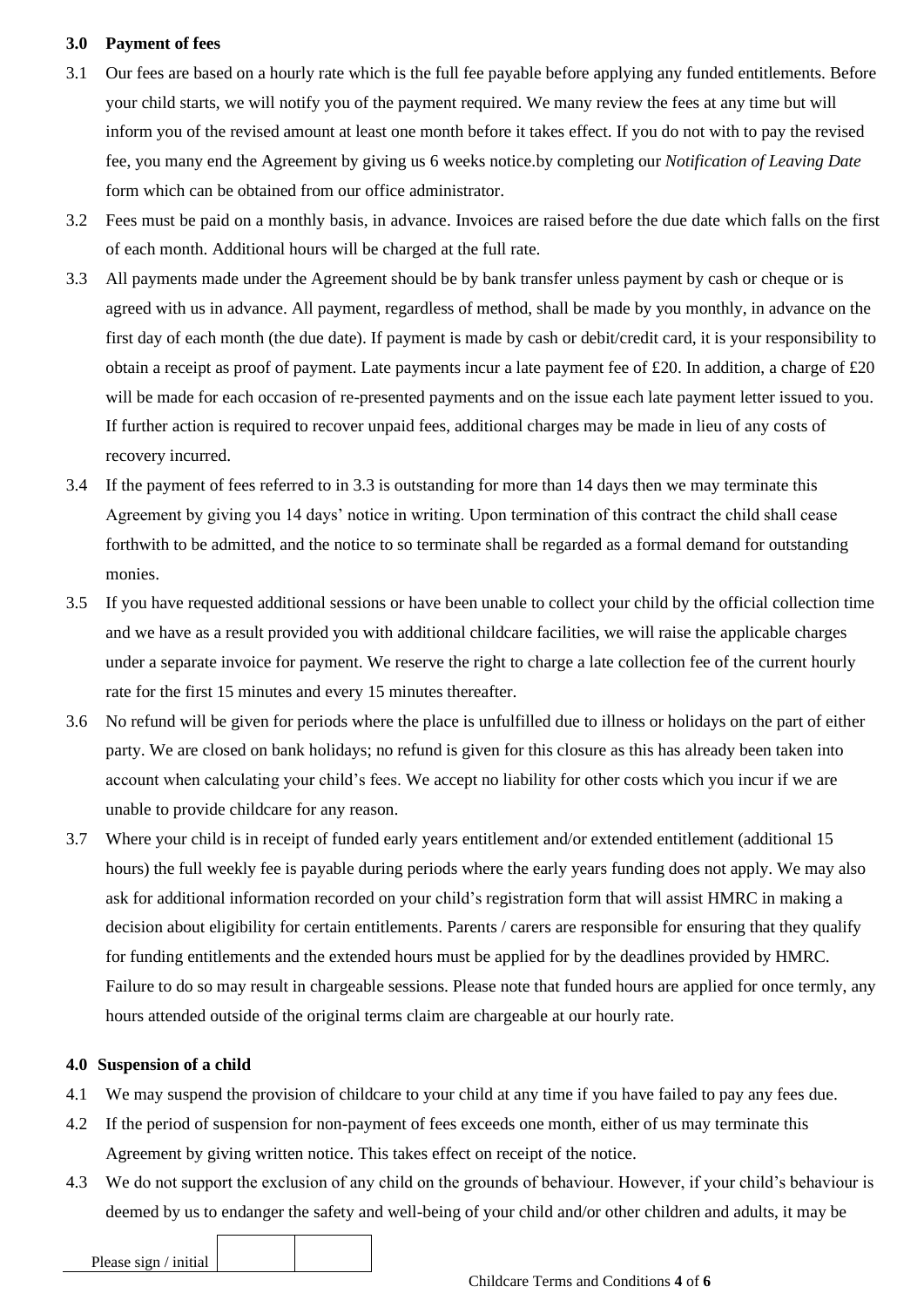necessary to suspend the provision of childcare whilst we try to address these issues with you. It may also be necessary to share our concerns with other external agencies as appropriate.

- 4.4 During any period of suspension for behaviour-related issues we will work with the local authority and where appropriate other welfare agencies to identify appropriate provision or services for your child.
- 4.5 If your child is suspended part way through the month, under the conditions stated in clause 4.3 we shall give you a credit for any fees you have already paid for the remaining part of that month. This sum may be offset against any sums payable by you to us.

#### **5.0 Termination of the Agreement**

- 5.1 You may end this Agreement at any time, giving us at least six weeks' notice by completing the 'Notification of Leaving Date' form.
- 5.2 We may immediately end this Agreement if:
	- 5.2.1 You have failed to pay your fees;
	- 5.2.2 You have breached any of your obligations under this Agreement and you have not or cannot put right that breach within a reasonable period of time after we have drawn it to your attention;
	- 5.2.3 You behave unacceptably, as we do not tolerate any physical or verbal abuse or threats towards staff or other parents.

5.2.4 We take the decision to close. We will give you as much notice as possible in the event of such a decision.

- 5.3 It may become apparent that the support we are able to offer your child is not sufficient to meet his/her needs. In these circumstances we will work with you, the local authority and other welfare agencies as per our procedures to identify appropriate support, at which point we may end this Agreement.
- 5.4 You may end this Agreement if we have breached any of our obligations under this Agreement and we have not or cannot put right that breach within a reasonable period after you have drawn it to our attention.

#### **6.0 General**

- 6.1 If we have to close or we take the decision to close due to events or circumstances beyond our control (e.g. extreme weather conditions) the Hourly Fee will continue to be payable in full and we shall be under no obligation to provide alternative childcare to you. If the closure exceeds three consecutive days in duration (excluding any days when we would otherwise have been closed), we will credit you with an amount that represents the number of days closed in excess of three days.
- 6.2 If you have any concerns regarding the services we provide, please discuss them with your child's key person. If these concerns are not resolved to your satisfaction, please contact the manager. Your satisfaction with our service is very important to us and any concerns or complaints will be reported to management for review.
- 6.3 From time to time we will take photographs and video recordings of the children who attend. These photographs are used for on-going recording of our curriculum and for children's individual development records. They are stored on our computer whilst your child is with us. The photographs are used for display and for your child's records within the setting. If we wished to use any image of your child for training, publicity or marketing purposes, we would always seek your written consent for each image we intend to use, as indicated on our *Registration Form*.
- 6.4 Whilst food and drink is provided on the premises, we are not a commercial kitchen and may not be able to cater for the individual needs of every child. As cross contamination cannot be ruled out, a risk assessment is



Please sign / initial